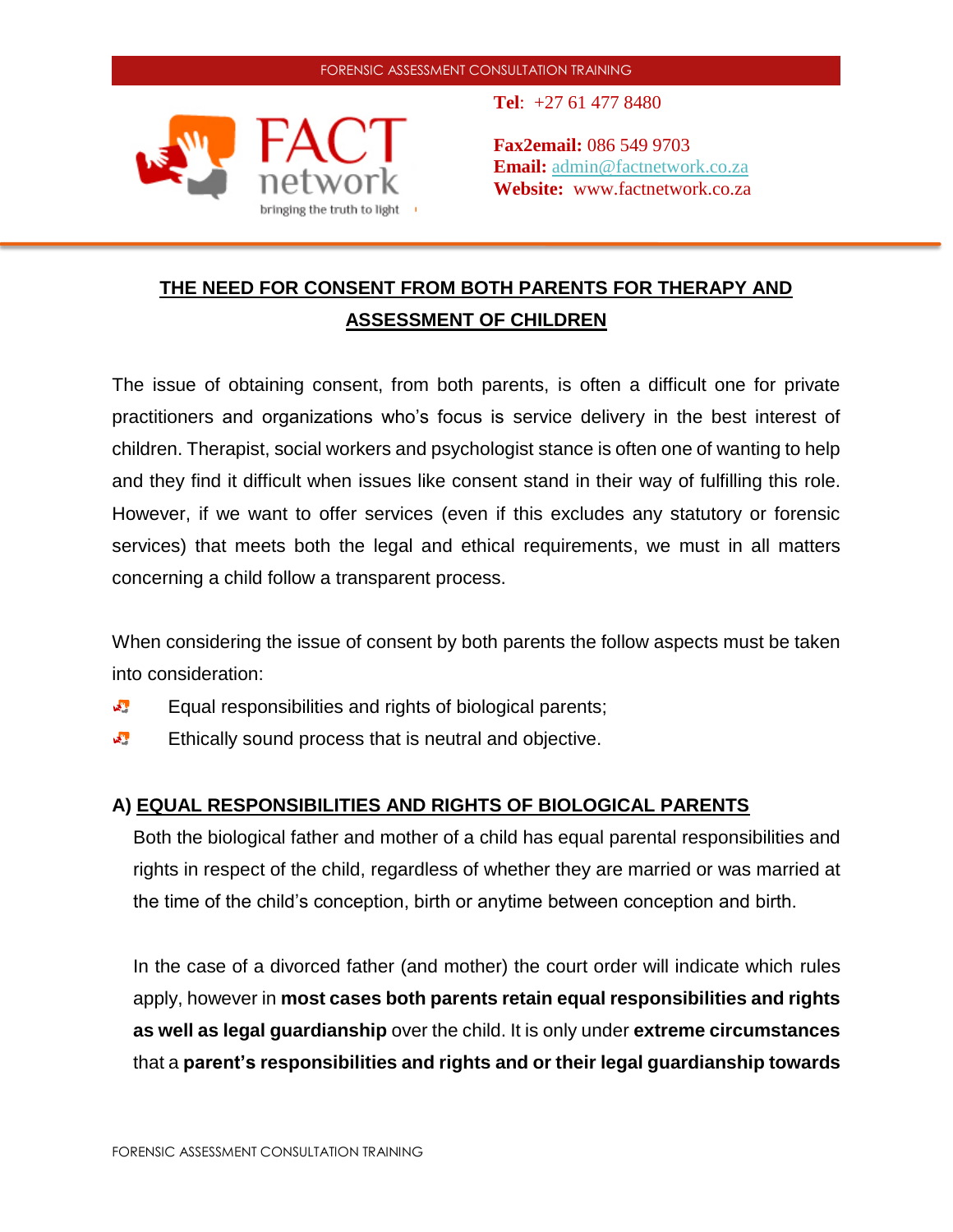

**Tel**: +27 61 477 8480

**Fax2email:** 086 549 9703 **Email:** [admin@factnetwork.co.za](mailto:admin@factnetwork.co.za) **Website:** www.factnetwork.co.za

**a child is terminated**. In such a case, the other parent should have a **court order** clearly stating this.

According to the Children's Act both parents, whether married or divorced, are considered to:

- a) Have full Guardianship over the child;
- b) Be the legal Guardians of the child;
- c) Have financial and maintenance responsibilities over a child;
- d) Have equal rights to care and contact. (Children's Act Explained, 2009)

If more than one person has guardianship over a child, (as in the case with parents legally married or divorced) **both** of the guardians' **consent** and/or assistance are **required** (Legal Aid: June, 2016).

For unmarried father's the situation is slightly different. Under the old law, an unmarried father had no parental rights and responsibilities and he had to approach the High Court to be assigned parental rights and responsibilities. The Children's Act has now changed the law so that an unmarried father who is committed to caring for his children can have equal parental rights and responsibilities without having to approach the High Court (A guide to the Children's Act for health professionals:2010.) However, unmarried fathers still need to approach the court for full guardianship over a child (Children's Act Explained, 2009).

In agreement with the need for consent from both parents, Health Professional counsel South Africa (HPCSA) in their guidelines on the question who needs to give consent states: "*Both parents/legal guardians, unless one parent is deceased, unknown, incompetent, not reasonably available, or does not have legal responsibility for the custody of the child*."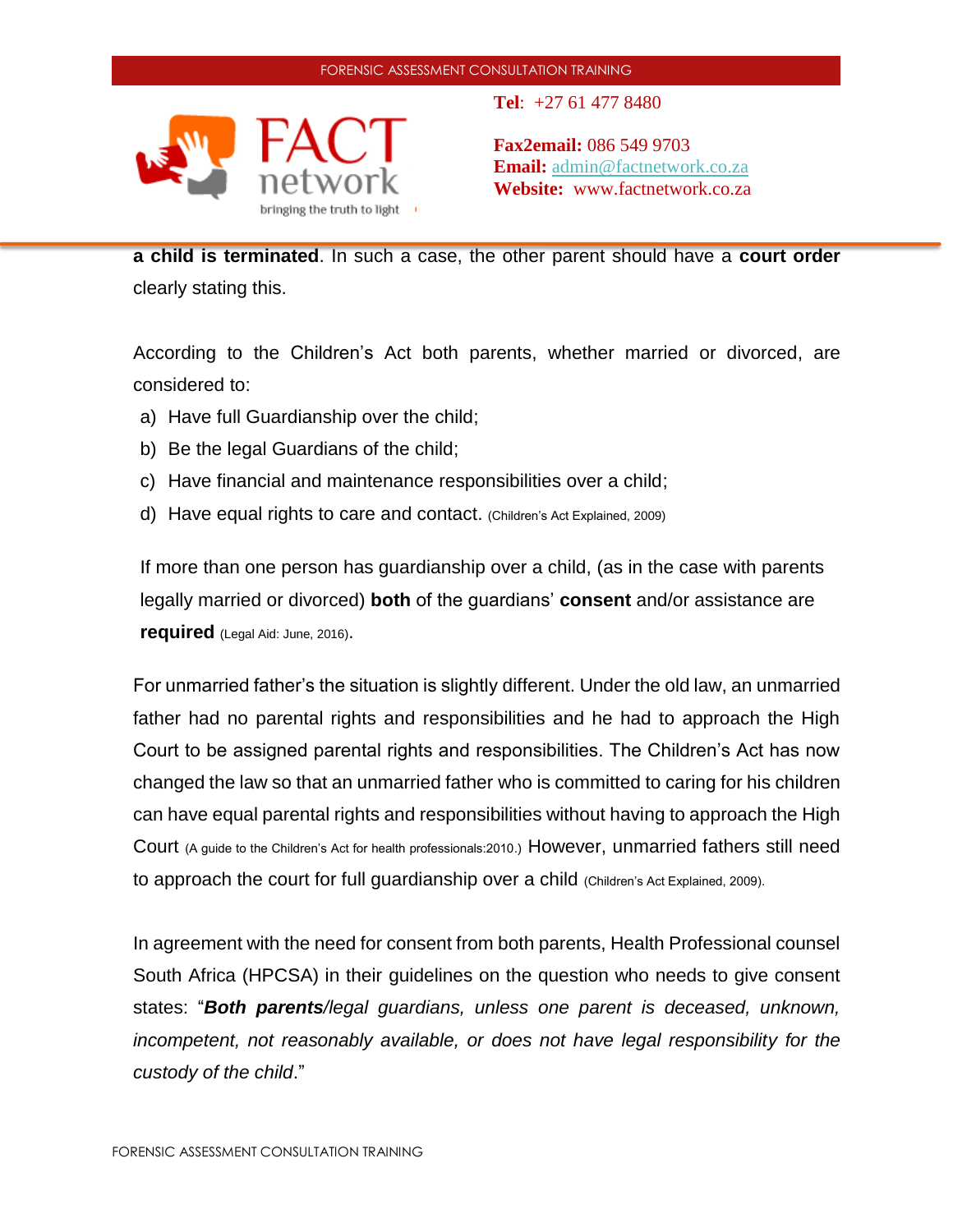

**Tel**: +27 61 477 8480

**Fax2email:** 086 549 9703 **Email:** [admin@factnetwork.co.za](mailto:admin@factnetwork.co.za) **Website:** www.factnetwork.co.za

The incompetence of a parent or their lack of legal responsibility over a child is an aspect that needs to be **determined by a court of law** and a court order in this regard needs to be offered as proof thereof.

The SACSSP (South African Council for Social Service Professions) are also very clear on the issue of consent by both parents. The Ethical Guidelines of the Counsel states that social workers should **only** provide services to clients in the context of a professional relationship based on **valid informed consent.** It further recommends that social workers enter into a contract with a client as soon as possible and that this contract is in a **written format**. As part of **valid informed consent**, clients (and thus in the case of minor children, both parents) should be informed of

- $\mathbf{v}$ the purpose of the services,
- **AND** risk related to the services,
- **AND** relevant costs,
- $\mathbf{w}^{\text{out}}$ reasonable alternative, and
- $\mathbf{L}^{\text{out}}$ the clients right to refuse or withdraw consent, as well as
- $\mathbf{w}^{\text{in}}$ the time frame covered by the consent. (SACSSP, Ethical Guidelines).

### **In case of a dispute or where a parent lacks the capacity to provide consent**

Should a dispute arise or should one parent refuse to give consent the principle to bear in mind in such circumstances is that the child's best interests are paramount. Determining whether continuing with an assessment and or therapy, is in that child's best interest, is **not** for the private practitioner to decide. As part of a **neutral and objective process** the practitioner, **based on one parent's information cannot** make a **neutral and informed decision** whether continuing would be in the child's best interest or not.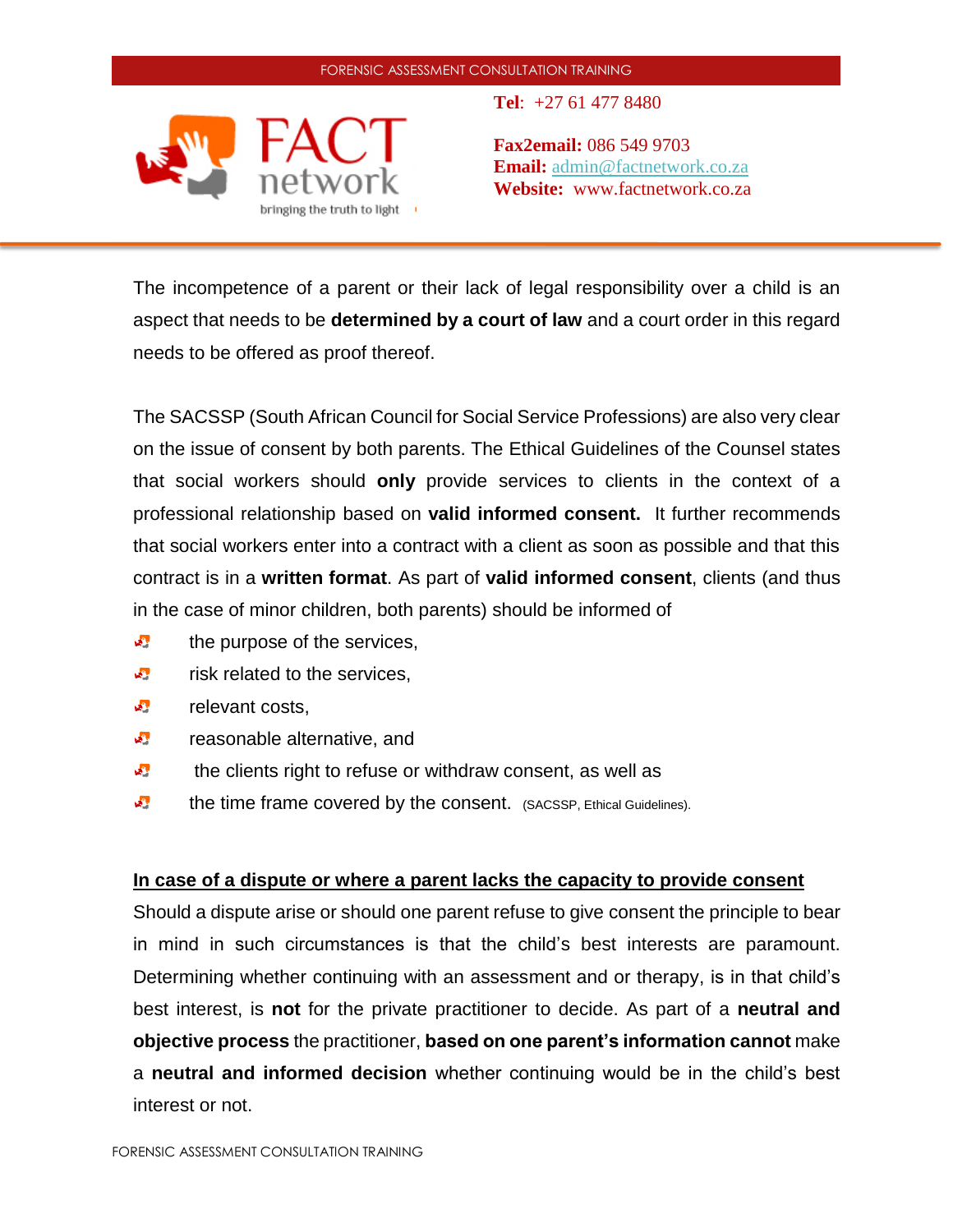

**Tel**: +27 61 477 8480

**Fax2email:** 086 549 9703 **Email:** [admin@factnetwork.co.za](mailto:admin@factnetwork.co.za) **Website:** www.factnetwork.co.za

Guidelines from HPCSA in this regard states that: *"Where a child is not legally competent to give or withhold informed consent, the parent or guardian may authorize investigations or treatment which are in the child's best interests. Such parent or guardian may also refuse any intervention, where they consider that refusal to be in the child's best interests, but health care practitioners are not bound by such a refusal and may seek a ruling from the court.".* Should a parent thus refuse to give the necessary consent, the private practitioner or other parent needs to approach the Children's Court to obtain a ruling in this regard.

Where a parent for whatever reason allegedly lacks the ability to give consent, practitioners should protect their interest by seeking **permission from legally authorized** third **parties**. Such authorization and or confirmation of the parent's inability to provide consent should be provided in writing.

## **B) ETHICALLY SOUND PROCESS THAT IS NEUTRAL AND OBJECTIVE**

Private Practitioners, whether providing therapeutic services, socio-emotional assessments and/or any form of forensic investigation should always strive to follow an intervention process that is ethically sound in so far that the practitioner remains neutral and objective.

Neutrality and objectivity stems from a **transparent process** in which all relevant parties are treated equally. As mentioned in the previous section, informed consent is a vital component of all intervention with clients and underlines a transparent process. If a practitioner, in obtaining consent does not include both parents (legal guardians) in the process, the question about transparency and thus neutrality and objectivity is